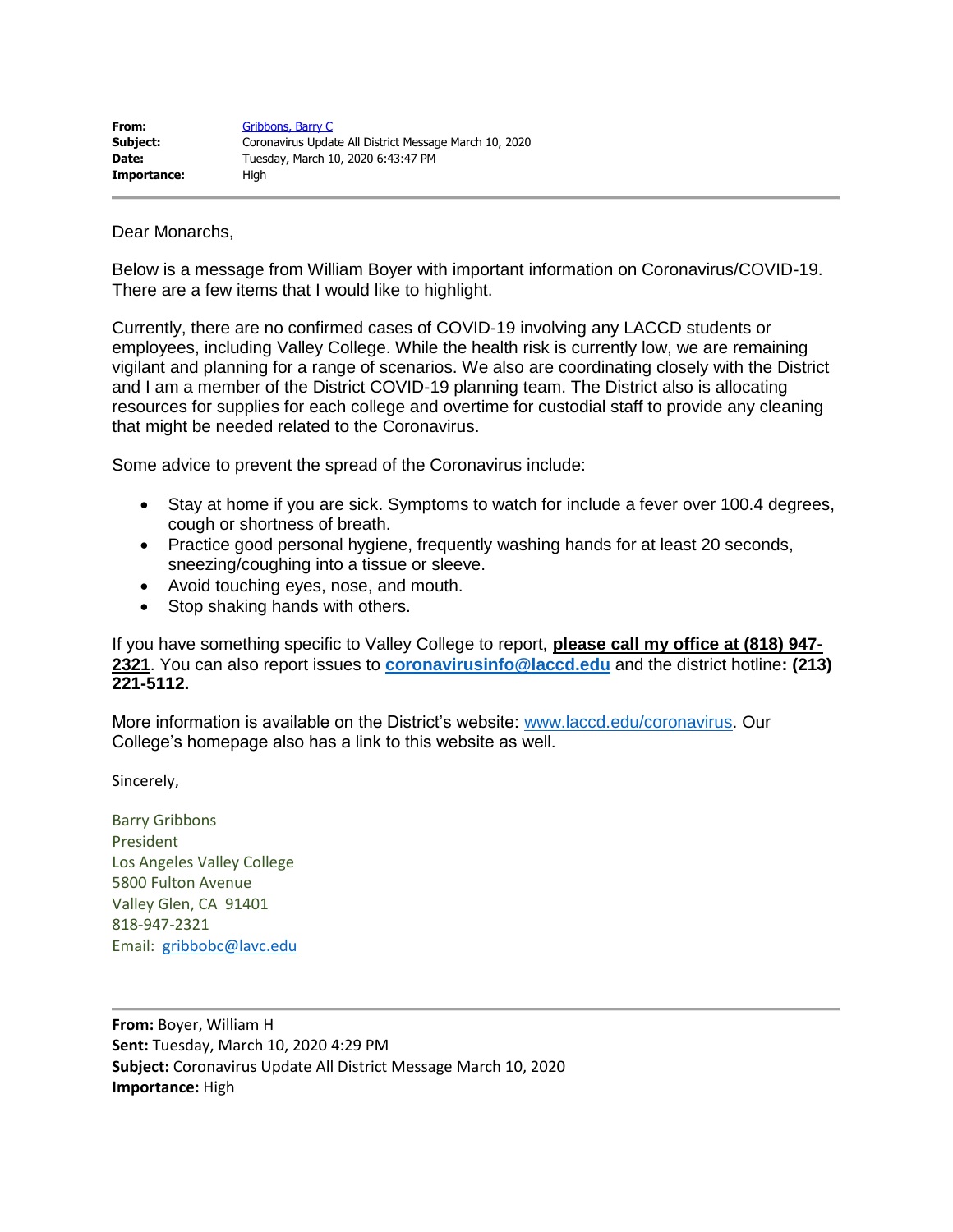March 10, 2020

To the LACCD Community,

The health and safety of our campus communities, including our students, faculty, staff and visitors, is a top priority. It is important for you to know that our status as of today, and for tomorrow, March 11, 2020, is:

- **We currently have no confirmed cases of, or exposures to, coronavirus or COVID-19 at any of our colleges, district facilities or with any of our students, faculty or staff**
- **All LACCD colleges and facilities are open and we have no expectation right now that this will change this week related to the virus or health issues (L.A. Harbor did close early today due to a power outage)**
- **All business operations are normal**
- **We have no reports of any high levels of absenteeism that would impact our operations**
- **Health officials continue to say the risk to any individual remains low in Los Angeles County regarding exposure to, or illness from, the coronavirus**

### **LACCD Coronavirus Website and Social Media Information**

The latest information available for the LACCD community related to coronavirus and COVID-19 is now available online at: [www.laccd.edu/coronavirus](http://www.laccd.edu/coronavirus)

All of the websites for the nine colleges will point to this one page for the same information to be shared by all. The website will be updated as frequently as possible. Additional information is being posted to the District's main social media accounts.

Facebook:<https://www.facebook.com/LACCD/>

Twitter:<https://twitter.com/laccd>

Statewide information for the California Community College system on this situation can be found at: [https://www.cccco.edu/About-Us/Chancellors-Office/Divisions/Communications-and-](https://www.cccco.edu/About-Us/Chancellors-Office/Divisions/Communications-and-Marketing/Novel-Coronavirus)[Marketing/Novel-Coronavirus](https://www.cccco.edu/About-Us/Chancellors-Office/Divisions/Communications-and-Marketing/Novel-Coronavirus)

#### **LACCD Coronavirus Hotline Information**

If you wish to report an issue or ask a question about coronavirus or COVID-19 related to the District or the colleges, you can call our new hotline telephone number.

# **The information hotline is (213) 221-5112**

Please leave your name and phone number, your question or the nature of your call and we will get back to you as quickly as possible.

## **If you prefer, you can contact the District by email at: [coronavirusinfo@laccd.edu](mailto:coronavirusinfo@laccd.edu)**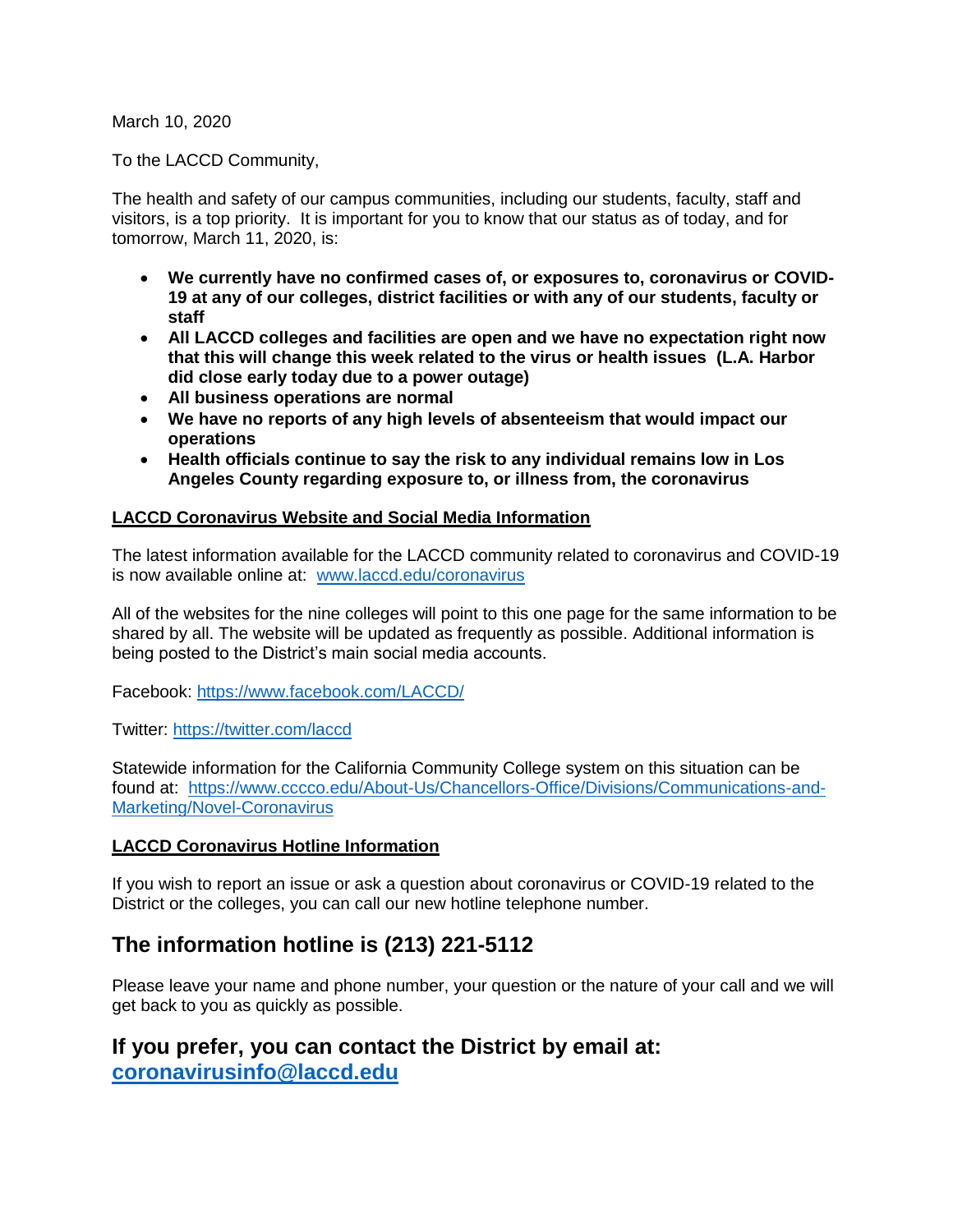Lastly, if you want to report something specific to your college, call your college's Office of the President.

- **East Los Angeles College (323) 265-8662**
- **Los Angeles City College (323) 953-4010**
- **Los Angeles Harbor College (310) 233-4010**
- **Los Angeles Mission College (818) 364-7795**
- **Los Angeles Pierce College (818) 719-6408**
- **Los Angeles Southwest College (323) 241-5273**
- **Los Angeles Trade-Technical College (213) 763-7052**
- **Los Angeles Valley College (818) 947-2321**
- **West Los Angeles College (310) 287-4325**

#### **COVID-19 Response Team**

LACCD leadership has been meeting daily to monitor and plan for any responses needed to COVID-19/Coronavirus. Last week, the District formally established a COVID-19 Response Team, representing and working collaboratively with various LACCD constituencies. This extensive work is in alignment with the direction of the Los Angeles County Department of Public Health (LADPH) and California Department of Public Health (CDPH).

#### **Prevention and Hygiene**

LACDPH Health Officers continue to recommend:

- *If you are sick for any reason, stay home!*
- *If sick*, self-monitor and call your primary healthcare provider for advice.
- Symptoms to watch for include a fever over 100.4 degrees; cough or shortness of breath
- Practice good personal hygiene:
	- **Example 1** Frequent and complete hand washing for at least 20 seconds
	- **EXECT** Stay six feet or more from strangers and those who are ill
	- Stop shaking hands with others to reduce the spread of germs
	- Avoid touching your eyes, nose and mouth, especially with unwashed hands
	- **EXE** Sneeze and cough into a tissue or your sleeve
	- Wash your hands thoroughly and safely throw away used tissues

#### **Alternative/Remote Learning Delivery**

LACCD and our colleges are moving forward with plans for alternative/remote learning delivery if necessary due to this public health emergency. With cooperation and support from our District Academic Senate and the Faculty Guild, LACCD is preparing to use Canvas, our content management system, to provide remote instruction. We will have more to announce about this very soon.

#### **Los Angeles Pierce College**

Out of an abundance of caution, Los Angeles Pierce College and District officials have been in regular contact with five Pierce College students regarding their health status. The students recently attended the AIPAC conference in Washington, D.C. where two attendees from New York and one from Los Angeles have since tested positive for COVID-19.